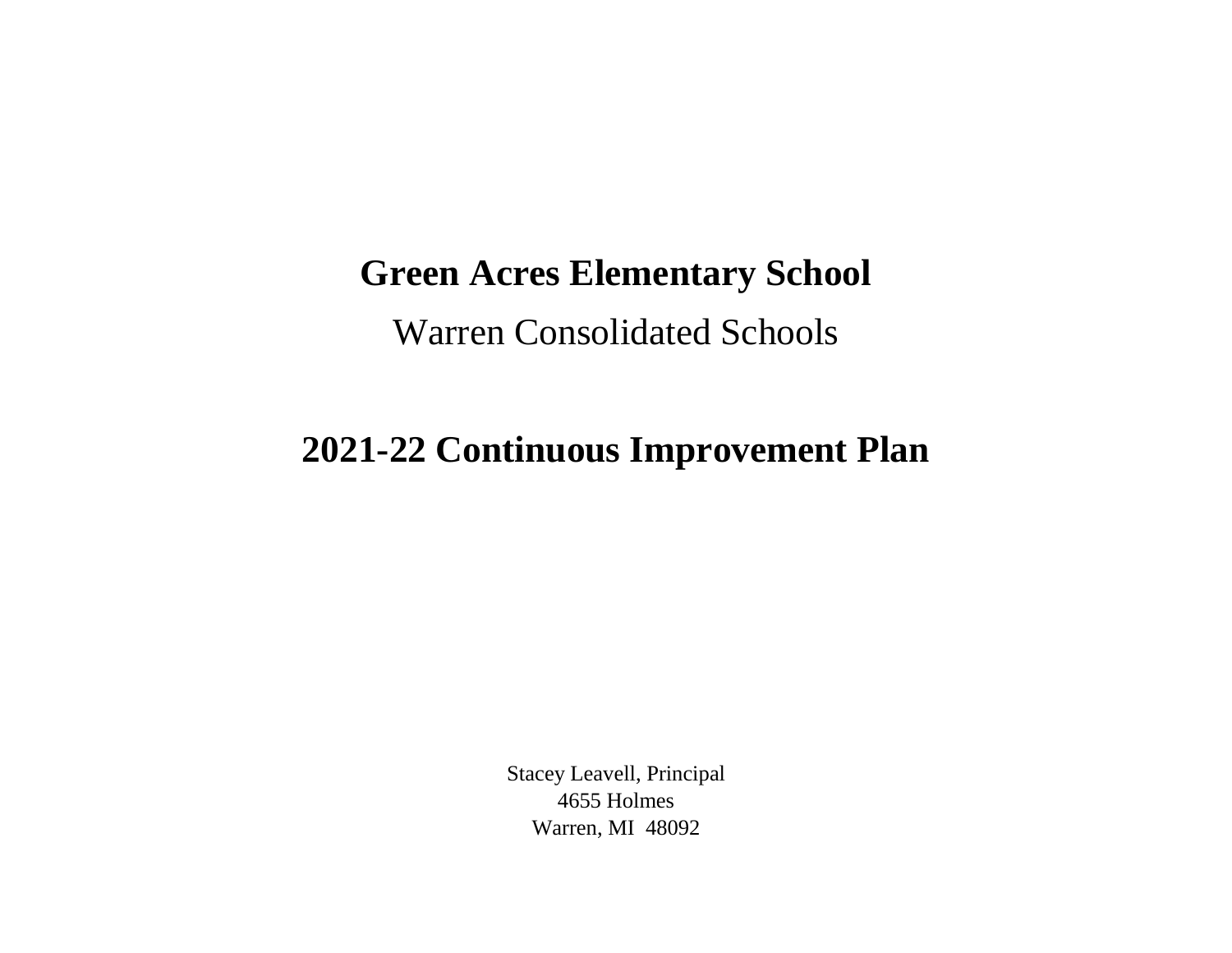**Using your building's data story and equity reflection, review your current improvement plan. Does this new information on equity lead to adjusting or adding any additional strategies or activities to your improvement plan? Indicate your goals below and any revisions for 2021-2022.**

| Goal 1                                                                        |                                                                                                                                                                                                                                         |  |
|-------------------------------------------------------------------------------|-----------------------------------------------------------------------------------------------------------------------------------------------------------------------------------------------------------------------------------------|--|
| <b>SMART Goal Language</b>                                                    | All students will continue to achieve at or above District and State Standards in the area of math. 85% of all students<br>will demonstrate proficiency in computation in Mathematics by 6/30/2025 as measured by the state assessment. |  |
| <b>Continuation Goal</b><br>(Yes or No)                                       | Yes                                                                                                                                                                                                                                     |  |
|                                                                               | MTSS - Multi-tiered Systems of Support                                                                                                                                                                                                  |  |
| <b>Additional Strategies</b>                                                  |                                                                                                                                                                                                                                         |  |
| <b>Additional Activities</b>                                                  | Grade Level Meeting to discuss data, progress, and interventions.<br>Small group instruction                                                                                                                                            |  |
| <b>Title I Funding Source</b><br><b>Update (must match Title</b><br>I budget) | Materials to support small group instruction, intervention groups and independent work \$500                                                                                                                                            |  |
| <b>Other Funding Sources</b><br><b>Update</b>                                 |                                                                                                                                                                                                                                         |  |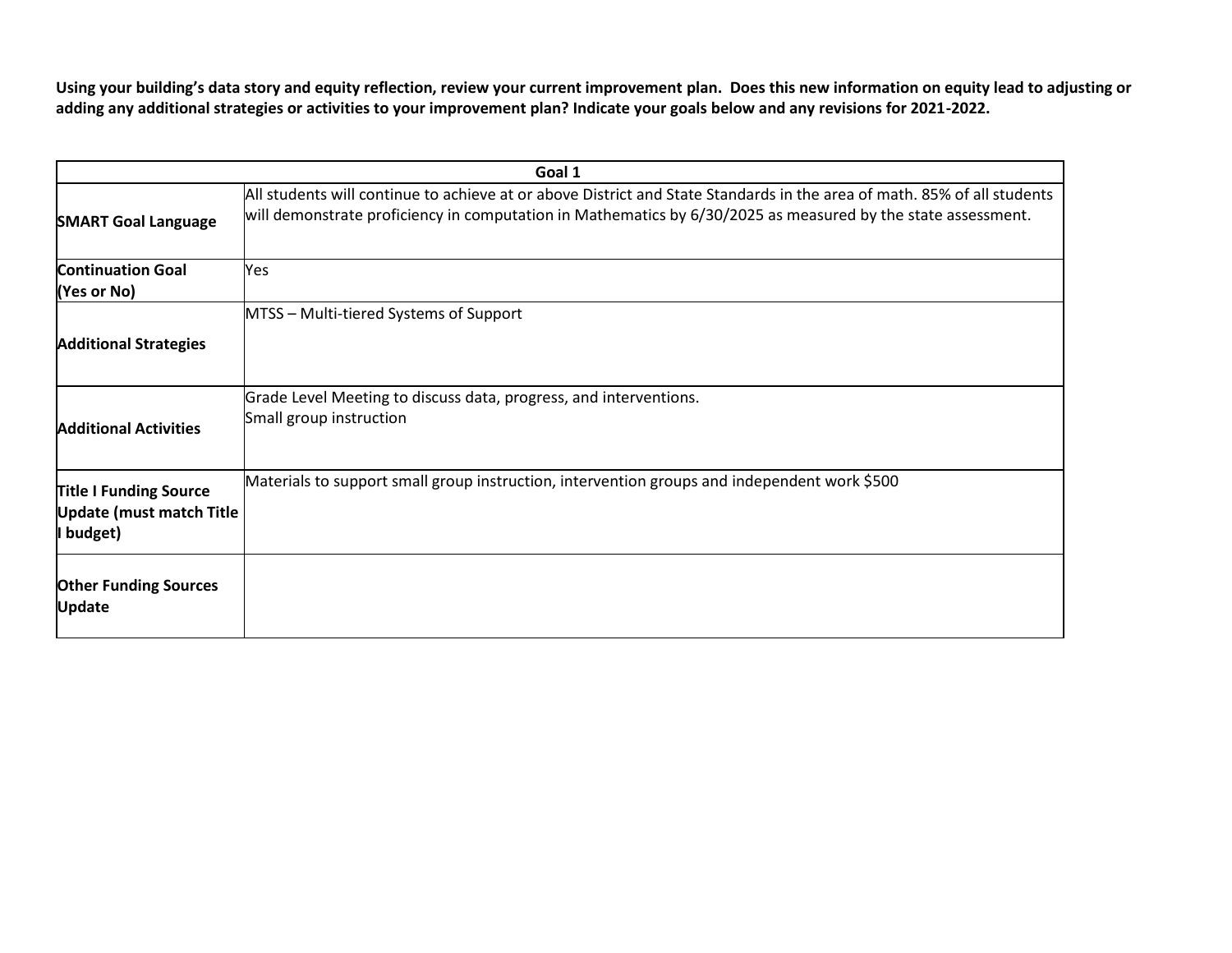|                                                                        | Goal 2                                                                                                                                                                                                                                                                                                                |
|------------------------------------------------------------------------|-----------------------------------------------------------------------------------------------------------------------------------------------------------------------------------------------------------------------------------------------------------------------------------------------------------------------|
| <b>SMART Goal Language</b>                                             | Students will improve their DRA2 levels in reading which will increase comprehension and academic vocabulary in the<br>areas of reading, math, science and social studies. 85% of all students will demonstrate proficiency in reading<br>comprehension in English Language Arts by June 30, 2025 as measured by DRA. |
| <b>Continuation Goal</b><br>(Yes or No)                                | Yes                                                                                                                                                                                                                                                                                                                   |
|                                                                        | SEL support                                                                                                                                                                                                                                                                                                           |
| <b>Additional Strategies</b>                                           |                                                                                                                                                                                                                                                                                                                       |
| <b>Additional Activities</b>                                           | Positivity Project<br>7 - Healthy Habits<br>Social Emotional Book Groups                                                                                                                                                                                                                                              |
| <b>Title I Funding Source</b><br>Update (must match Title I<br>budget) | Materials to support Positivity Project and Social Emotional Books \$1000                                                                                                                                                                                                                                             |
| <b>Other Funding Sources</b><br><b>Update</b>                          |                                                                                                                                                                                                                                                                                                                       |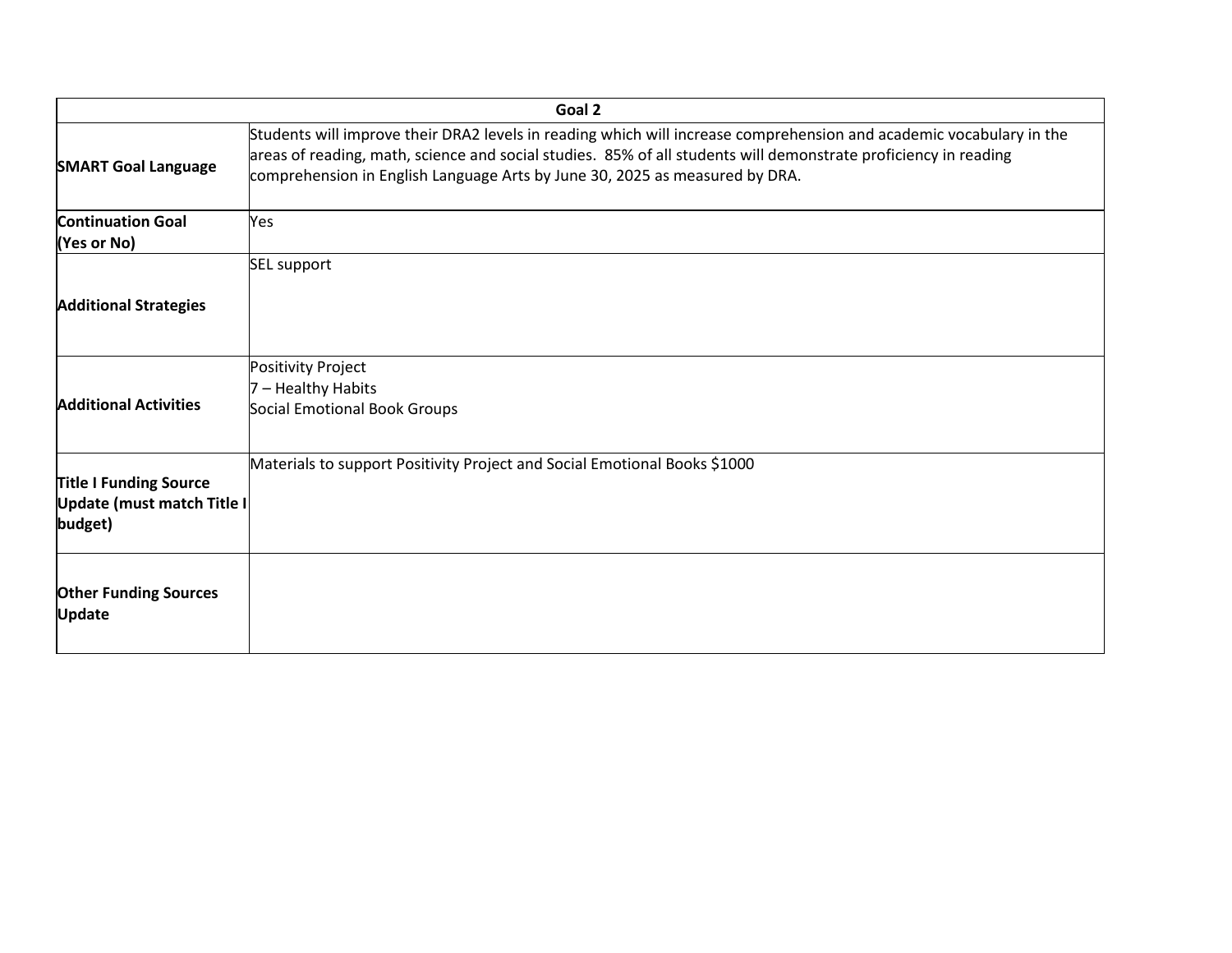|                                                                               | Goal 3                                                                                                                                                                                                                                                            |
|-------------------------------------------------------------------------------|-------------------------------------------------------------------------------------------------------------------------------------------------------------------------------------------------------------------------------------------------------------------|
| <b>SMART Goal Language</b>                                                    | All students at Green Acres Elementary School will improve written expression in language arts, math, science, and<br>social studies. 85% of all Green Acres students will demonstrate proficiency in written expression in all subject areas<br>by June 30, 2025 |
| <b>Continuation Goal</b><br>(Yes or No)                                       | Yes                                                                                                                                                                                                                                                               |
| <b>Additional Strategies</b>                                                  |                                                                                                                                                                                                                                                                   |
| <b>Additional Activities</b>                                                  |                                                                                                                                                                                                                                                                   |
| <b>Title I Funding Source</b><br><b>Update (must match Title</b><br>I budget) |                                                                                                                                                                                                                                                                   |
| <b>Other Funding Sources</b><br><b>Update</b>                                 |                                                                                                                                                                                                                                                                   |